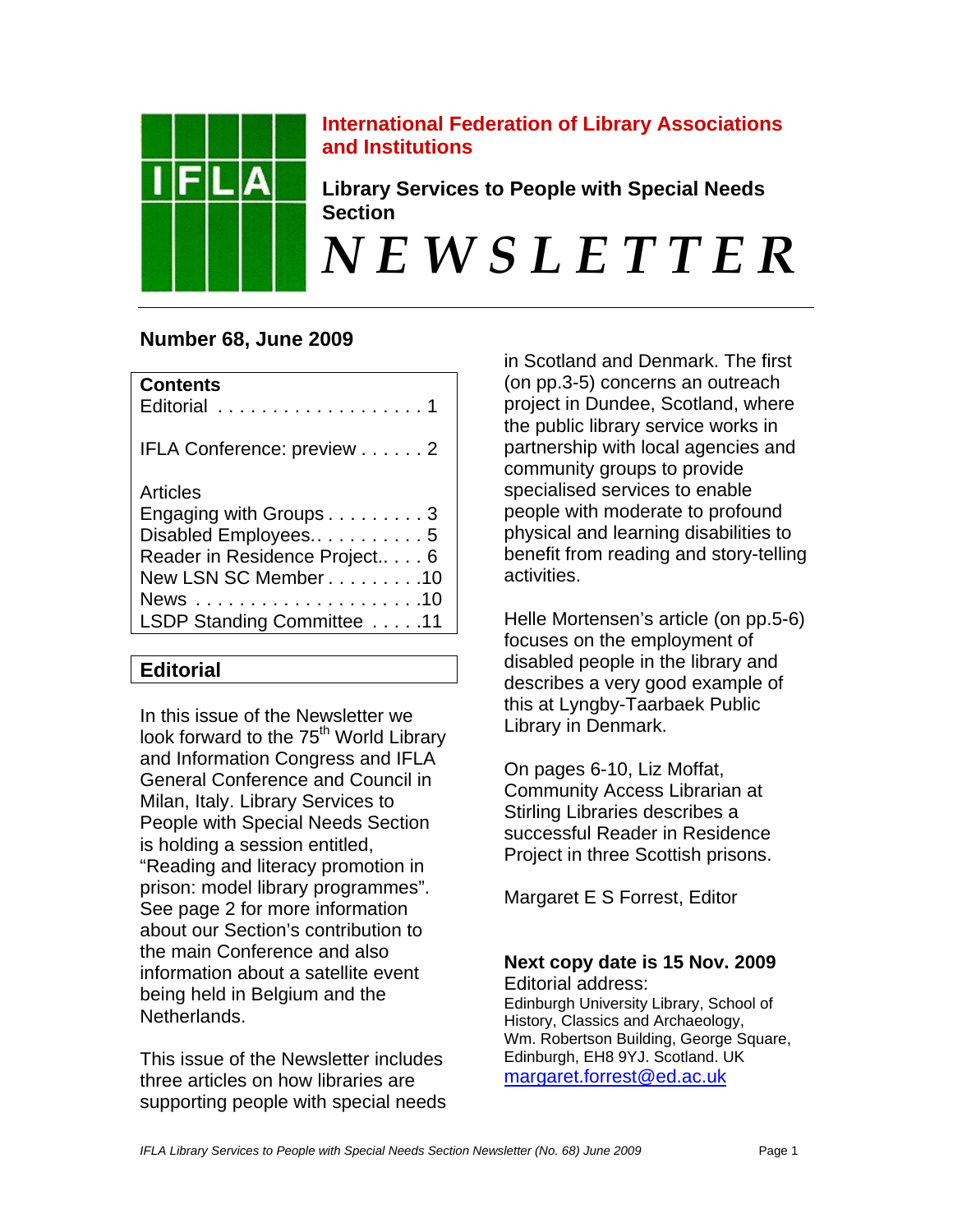# **IFLA Conference Preview**



World Library and Information Congress: 75<sup>th</sup> IFLA General Conference and Council

*"Libraries create futures: Building on cultural heritage"* 

August  $23^{\text{rd}}$  -27<sup>th</sup> 2009, Milan, Italy

This year the LSN Section is holding a session entitled, "Reading and literacy promotion in prison: model library programmes", which will take place on Tuesday 25th August.

The full text of a number of the presentations is available from the IFLA Conference website at [http://www.ifla.org/annual](http://www.ifla.org/annual-conference/ifla75/programme2009-en.php)[conference/ifla75/programme2009](http://www.ifla.org/annual-conference/ifla75/programme2009-en.php) [en.php](http://www.ifla.org/annual-conference/ifla75/programme2009-en.php)

The following is an outline of the LSN session programme.

#### **[•Les bibliothèques des](http://www.ifla.org/files/hq/papers/ifla75/134-cramard-fr.pdf)  [établissements pénitentiaires en](http://www.ifla.org/files/hq/papers/ifla75/134-cramard-fr.pdf)  [France: l'exemple de la région](http://www.ifla.org/files/hq/papers/ifla75/134-cramard-fr.pdf)  [Rhône-Alpes](http://www.ifla.org/files/hq/papers/ifla75/134-cramard-fr.pdf)** ODILE CRAMARD (Agence Rhône-Alpes pour le livre et la documentation (ARALD), Lyon, France)

# **[•Les bibliothèques communales](http://www.ifla.org/files/hq/papers/ifla75/134-grossi-fr.pdf)  [en prison à Rome](http://www.ifla.org/files/hq/papers/ifla75/134-grossi-fr.pdf)**

FABIO DE GROSSI (Biblioteche di Roma, Rome, Italy)

**•Modelos y programas de promoción de la lectura y alfabetización en los penitenciarios de España**  MARGARITA PÉREZ PULIDO (University of Extremadura, Faculty of Library & Information Science, Badajoz, Spain)

# **•Breaking barriers with books: connecting incarcerated fathers with their children**

VIBEKE LEHMANN (Library and Education Technology Consultant, Madison, USA)

oooOooo

# **IFLA Satellite Conference**

"Better Library Services for Print Disabled Persons through Partnerships with Publishers and Public Libraries", IFLA Libraries Serving Persons with Print Disabilities Section

17-19 August in Mechelen, Belgium and 20 August in Maastricht, Netherlands.

Information and Registration details are available at: <http://www.debibliotheken.nl/P3IFLA2009>

For more information, please email: P3conference@dedicon.nl Koen.Krikhaar@dedicon.nl Geert.Ruebens@luisterpuntbibliotheek.be

oooOooo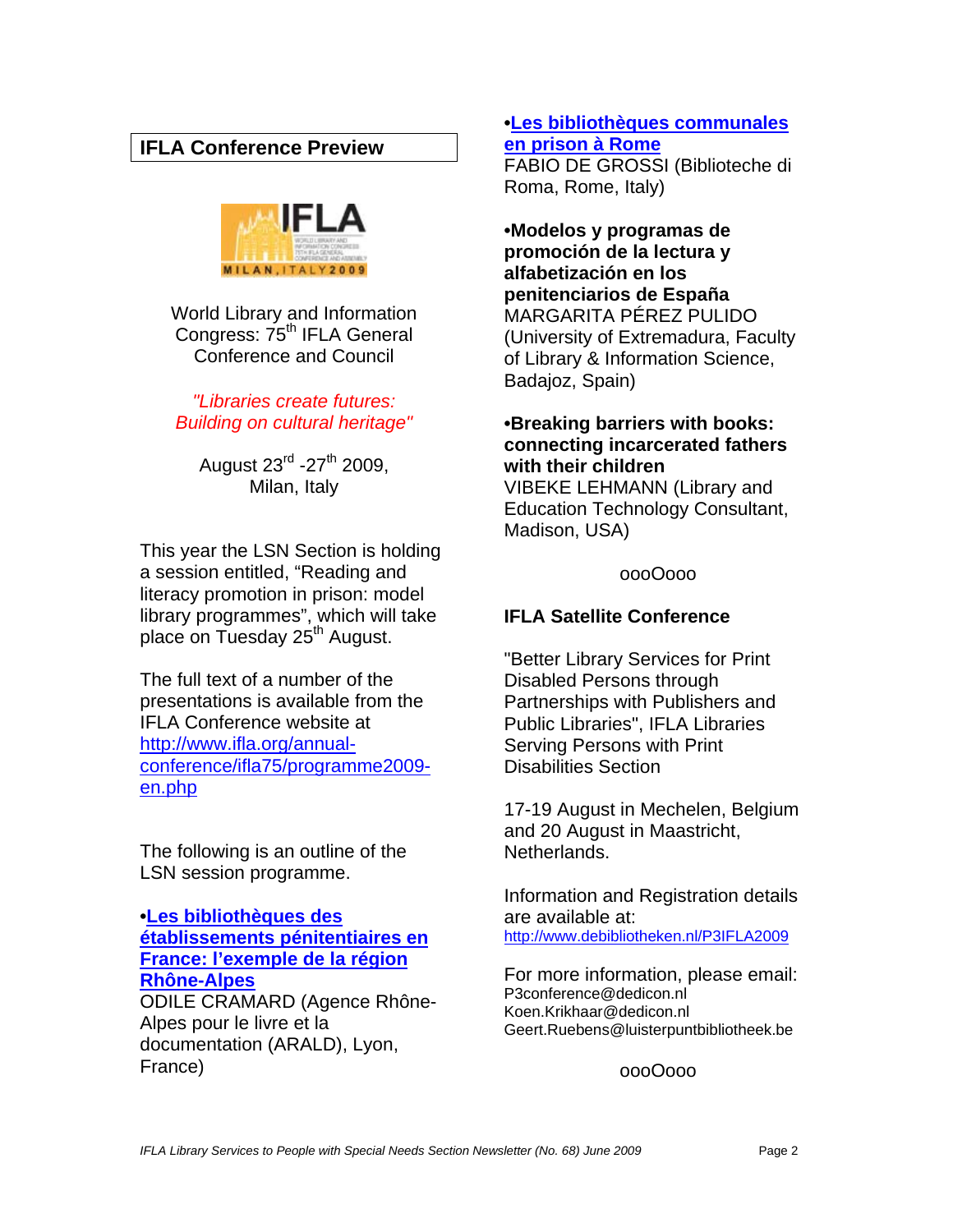### **Articles**

#### **Engaging with Groups**

Wendy Reid, Tanya Duthie and Maureen Hood, Dundee Library and Information Services

In the past few years the priorities of libraries have expanded, with greater emphasis being placed on the delivery of library resources to special needs groups within the community who require specialised services and to offer them the support needed to realise their full potential.

Following a successful bid to the Scottish Government Public Libraries Improvement Fund, consultation took place with local agencies in Dundee who work with vulnerable, unemployed, special needs or socially excluded people. This highlighted the potential role of libraries in supporting individuals to feel part of the community through flexible, informal reading sessions tailored to the needs of each group. Partnership working with a number of agencies was established.

Library staff who had the skills and enthusiasm needed to conduct these sessions were identified to participate in this innovative development of library service provision. After initial training, groups of residents from local care homes and day centres were invited to come to the library. The idea of reading sessions with special needs groups is to connect to the group members, and rather than just reading a story to them. To have

them become involved in the stories themselves and be part of the storytelling process. This can be achieved by something as simple as having them choose a story that they would like to hear, or deciding on options within a story to dictate how it unfolds. Group size can vary from four to twenty members, who have a wide diversity of learning and physical disabilities ranging from moderate to profound.

Staff have also made their own books for the groups, which include the names of group members and situations that they can identify with.

These planned sessions include stories to encourage skills ranging from visual tracking, making choices, selecting items and storylines, to discussing the story and answering questions about it. Each story is accompanied by relevant artefacts, such as puppets, shells, fruit, flowers, soaps and seaweed. These aromatic and tactile props are particularly important to members of the groups who have visual impairments and have to rely on their other senses.

Particular interests are also catered for. These could include topics of local significance, such as the football teams, places of interest, or historic events. The books which prove most popular are well illustrated picture books, rhyming and poetry books and amusing stories.

These are well planned sessions, in a safe, secure environment where the groups feel welcomed, relaxed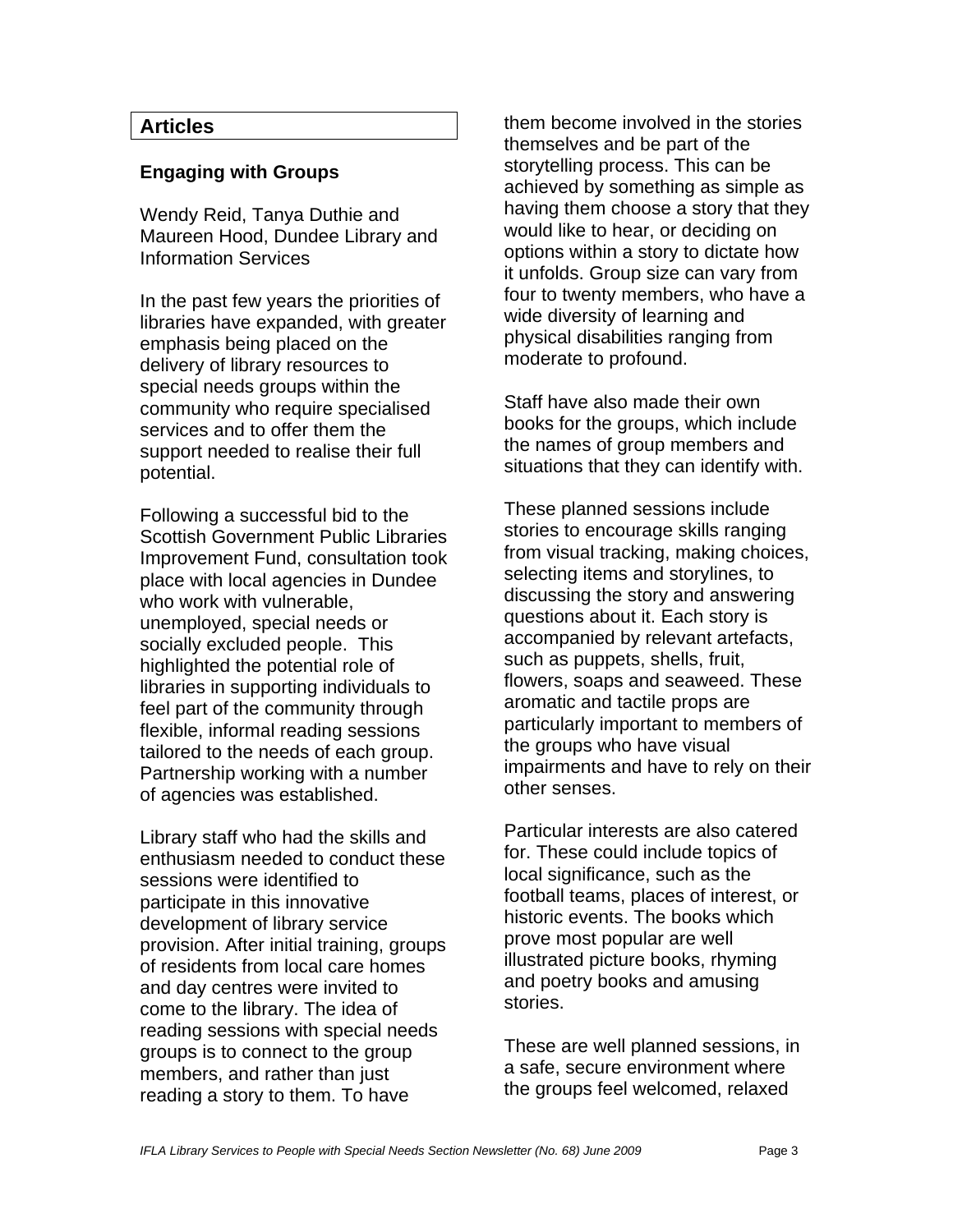and comfortable. They provide a thoroughly enjoyable experience to participants who may otherwise have found it difficult to access library services.

Some members of the groups have already gained the confidence to borrow, as individuals, CDs and books from the library. In addition, the care homes and centres are also now borrowing library material on a regular basis.

Since its inception in autumn 2007 this service has been expanded to include a group of early onset dementia sufferers supported by Alzheimers Scotland and young adults with challenging behaviour from a local residential centre. Outreach visits are made to local care homes for elderly residents who may be frail or suffer from dementia and are unable to travel to the library. With the latter, reminiscence materials such as old newspaper cuttings, adverts and local photographs are used to stimulate memory and discussion.

Staff, carers and relatives, as well as the members of the groups themselves, have noticed a marked improvement in concentration spans of individuals. One example of this is a young man in one of our groups, who suffered a severe brain injury in his early life. On his initial visits to the library he was unwilling to sit and listen or engage with the story for more than two or three minutes. His carers would have to leave with him as he became agitated and disruptive. He now sits for the full hour of the session, looking at

books, listening to the story and interacting with staff and other group members in ways which his support workers would never have believed possible a year ago. His father can now use books at home, as a tool to engage with his son in a calm and relaxing way, providing quality time for both and a well-earned rest for Dad!

This is just one of the many examples of how this initiative has positively impacted on the lives of the group members, their carers and their families. Many of our group members can now maintain attention for the duration of the story and experience a greater anticipation of storylines. Other developments include significant advances in eye and finger pointing, responding positively to stimuli, choosing between a number of objects and manipulating them.



Group work has now become an integral and rewarding part of Dundee Library Services. Staff report that their working lives have been enhanced by this new initiative. Both staff and group members are continually learning and gaining new knowledge and skills and improving communication. A short report is kept on each group session, as it is important to record which strategies or materials have worked well, and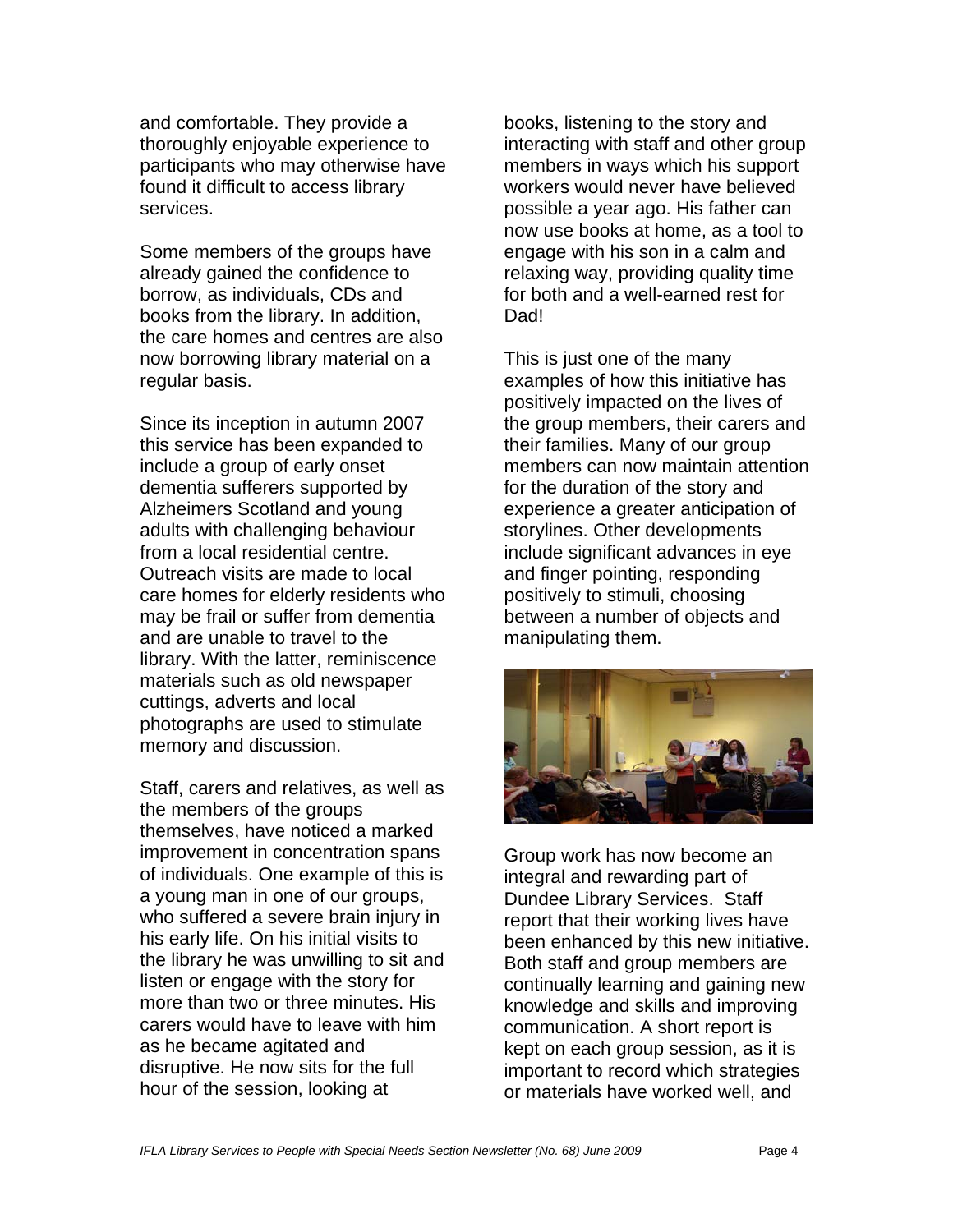those which have not been so successful. This information is shared at regular team meetings.

In-house training courses have recently been developed and delivered in order to expand our services in this area. All staff members have the opportunity to become involved ensuring the continued success and expansion of our service and the personal development of staff. Work shadowing is to begin shortly. We have also been contacted and visited by staff members from other authorities who are interested in rolling out this type of initiative in their own area.

#### oooOooo

### **"Great Potentials": Disabled Employees at Lyngby-Taarbaek Public Library**

Helle Mortensen, Secretary LSN

Lyngby-Taarbaek Public Library has greatly benefited from employing people with intellectual disabilities. Tom Hinsch is autistic and has worked in the library for twenty years. Tom lives in a home together with other persons with autism. He loves books, bookbinding, shelving books, and not the least reading them. Tom works in the library two days a week.

Tom says, "I have always been a good reader, and from my very childhood I have loved books especially books about history,

World War Two and the middle ages."



Tom Hinsch and Helle Mortensen. Photo: Ole Lund Andersen

With the help from an employment officer from SOVI\*, Tom became a shelver in the library where he has had plenty of opportunity to cultivate his passion for books. SOVI is an association offering sheltered work places for 50 persons with Autism Spectrum Disorders (ASP). SOVI also offers work in external work places. The work is organized by employment officers.

Tom comments, "I like to contribute to something even if I am autistic, and my colleagues are so nice." Tom is not planning his retirement yet: "It must wait till I am 65 years old", he smiles. In his spare time Tom is painting watercolours and doing ITcourses. Holidays are spent at summer schools.

It is good to see an increase in the importance of disabled people in work places, and the library is a good example of a workplace, where there are opportunities instead of limitations. I hope the good experiences will contribute to implementation of the new UN Convention on the Rights of Disabled people.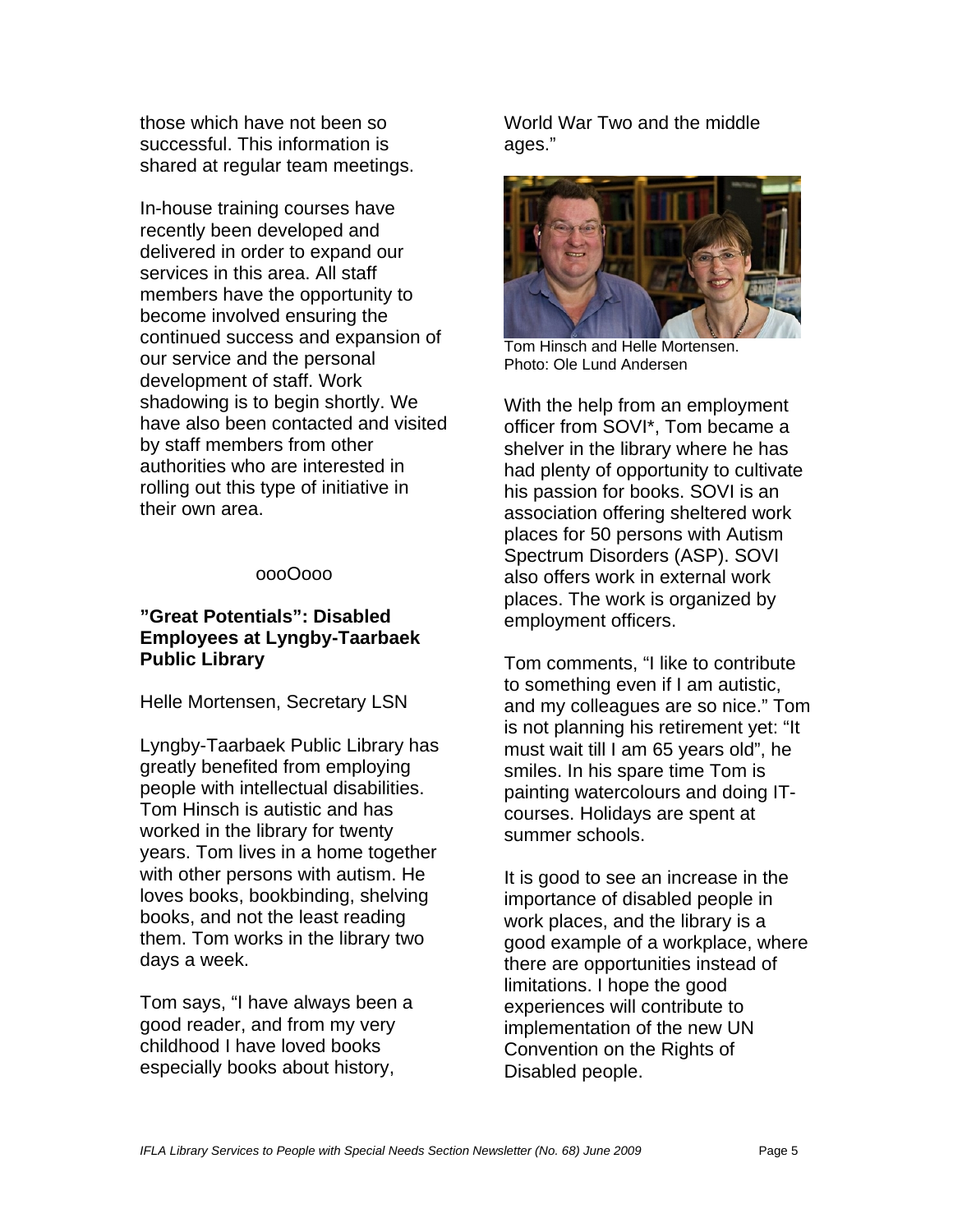Recently Gentofte Public Libraries North of Copenhagen started cooperation with a new school for young autistic people. Some of the young pupils have internships at the library. Once a week 2-3 people work in the library shelving books, cleaning CDs or DVDs in a machine in the library or scanning delivered library materials. The young autistic people enjoy having colleagues. They also fulfil an important role in supporting the library service. It is a novelty for the young trainees to have a job, colleagues and to be in fulfilling employment. The training period helps increase their selfesteem and confidence. So far the experiences have been very positive and the internships provide a lot of benefits and enjoyment for all. The library receives support in important core activities and the trainees gain good experiences of work – experiences that can enhance their lives.

\*SOVI stands for: Social Economic Association. The association offers sheltered jobs in both private and public work places. SOVI was founded in 1972 by a group of parents with help from private funds.

#### oooOooo

#### **Reader in Residence Project in Cornton Vale Women's Prison, Polmont YOI and Perth Prison**

Liz Moffat, Community Access Librarian, Stirling Libraries

The Reader in Residence project was launched in Cornton Vale Womens Prison in July 2007. It was the first such project in Scotland and came about in response to a need for a consistent approach to delivering a reader development programme in Cornton Vale.

Stirling Libraries had been providing the library service to Cornton Vale long before I started working for the service. It was a very good library, much like a small branch of around 2000 books. When I started delivering the service in 2001, I felt the selection of books were not fully appreciated, and started up some reader development projects. I ran poetry workshops, took in visiting authors and started a monthly reading group, but a big percentage of the girls in Cornton Vale are "short termers" and by the time I went back in, they had often been released. As Community Access Librarian, delivery of service to Cornton Vale was a very small part of a much wider remit to disadvantaged groups, so time was limited.

Learning from my experience, I knew the participants were willing to be involved. Readers and Writers in Residence had worked very successfully in prisons south of the border. A Reader in Residence would lend continuity to the reading experience and service offered to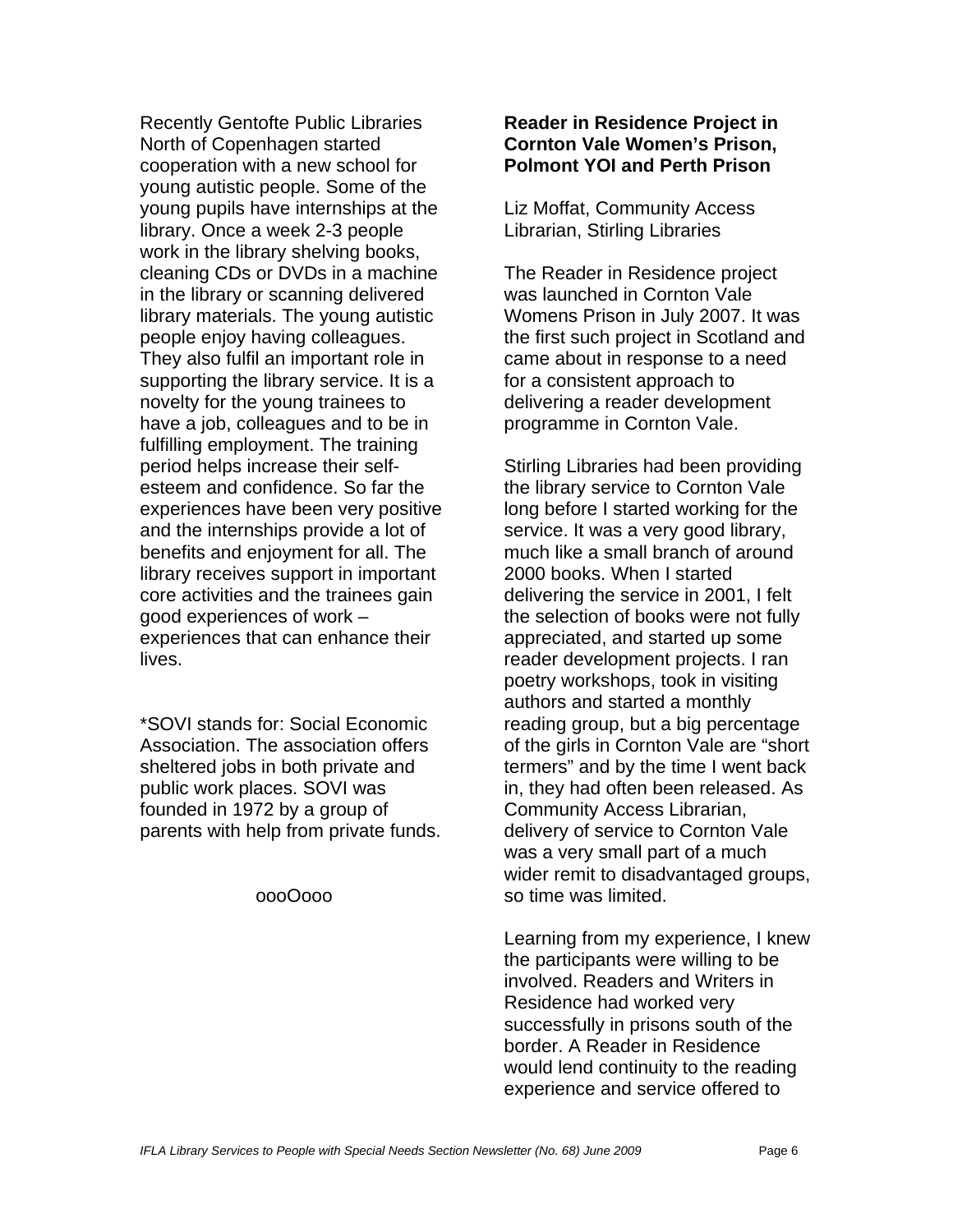prisoners. Like every other such scheme, however, I knew this would be dependent on extra funding, not always easy to attract. However in October 2006 I attended the CILIP Prison Library Conference and discovered the Paul Hamlyn Foundation backed projects in prisons. They still had funding available in their "Free for Words" strand of funding. The application was submitted in collaboration with the Prison Literacies Officer, who had a wider remit for all Scottish Prisons. We decided to ask for funding for another two of those prisons - HMP Perth and HMP Polmont YOI (Young Offenders' Institution). Paul Hamlyn agreed to fund the other two prisons once we had proved that the Cornton Vale Prison project was successful. Stirling Libraries received the biggest amount of funding Paul Hamlyn had ever given out under the "Free for Words" strand.

We based our Reader in Residence in Education within the prison and three days in the week are spent there delivering the service. The other two days are spent in Stirling Library Headquarters where there is time to prepare for the groups and reflect on the work. The Reader can also call on the experience of the librarians there; what material to buy, who to receive funding from for author visits and which authors work well. A Steering Group supports the Readers and meet quarterly to monitor progress of the project and make sure the aims are being met.

A Reader in Residence differs from a Writer in Residence in that they

promote creative reading through different activities, rather than concentrating on producing written work. The work in Cornton Vale is inspired by a three-year plan, which was set up at inception, and although this has been followed in a way, it has flexibility to allow the influence of the Reader in Residence's own experiences, vision and ideas. It is by no means a finished document and part of the Reader's remit is to develop the project according to their individual skills. The project also adapts to the demands and wishes of the learners.

#### *Aims*

To promote creative reading within the prison and to develop reading amongst the women and their families. It is also to promote use of the library and create links between the women and community libraries outside.

Outcomes are that the literacy skills, confidence and self-esteem are improved through creative reading activities. By taking part in group activity isolation is reduced and personal horizons and aspirations can be expanded.

### *Activities*

The project aims to engage with twothirds of the women in Cornton Vale who are not currently taking part in formal education

Activities are offered in a non-formal manner in an environment that is unintimidating whilst promoting a social atmosphere of equality. Anybody can join the different activities, regardless of whether they are confident or reluctant readers.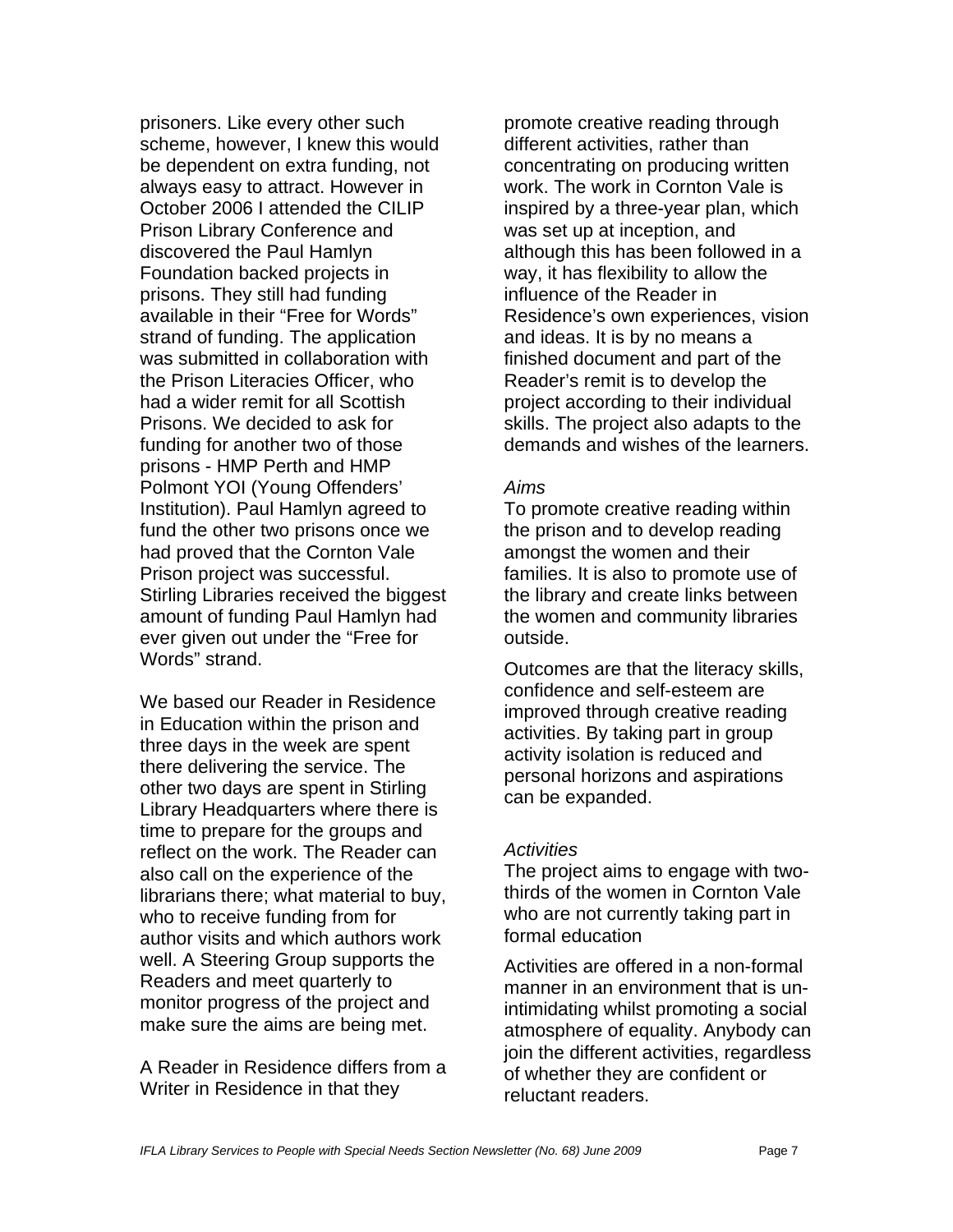#### *Library Drop-in*

The drop-in encourages those who are not very confident to visit the library and get some support choosing a book. This has evolved into the Reader Champions Group, which involves working within the library to promote it through writing book reviews and creating promotional material.

### *Story-sacks project*

Students make a sack for a child within their family using a theme. The objectives are to enhance the basic literacy skills of parent and child and to maintain vital contact between them**.** Working in partnership with the adult learning team at first, this group is now continuing with Peer Tutors. It takes between 8 to 12 weeks to make a sack which includes both a fiction and non-fiction reading book relating to a chosen theme. Stories, acrostic poems, quizzes and games are also made up by the women to go into the sack. It links in well with the Story Book Mums as the sack may also contain a CD recording of the fictional book or the mum's own unique story. Inclusion of a further reading list encourages the children at home to join their local library. The acrostic poem uses the familiarity of a child's name to come up with a personalised poem, so parents can write about thoughts and feelings associated with the child. Women rise to the challenge and are extremely motivated to do something for their children. Most importantly, many of the women feel they are contributing positively to their children's reading and personal development.

### *Friday's Book Group*

The book group encourages more prisoners to read books and enhances the enjoyment prisoners get from books, while expanding the type of books they read.

The Book Group was initially started as the Scottish Women's Writing group and the focus was on reading books by Scottish Women authors, but has now moved on to look at male authors, non-fiction, different genres and international writers. Participants read a book over three weeks but they meet every week to read together and discuss the genre of book, style of writing, plot and characters. Author visits add extra interest to this group, bringing the stories to life. These have included Margaret Thomson Davis, Laura Marney, Jess Smith, Lesley Pearce and Alex Gray. These events also reach out to other learners who are not talking any formal education courses.

The book can be a lifeline, a companion and that well-known escape into another world. One example of the power that a book can have was the woman who found a book within her cell, never having read a book before. She kept rereading the second last chapter because she didn't want the book to end. There are so many benefits relating to the women's personal development by joining reading activities, as well as the obvious one of stretching their individual reading horizons. Other benefits include the ability to discuss and vocalise personal opinions.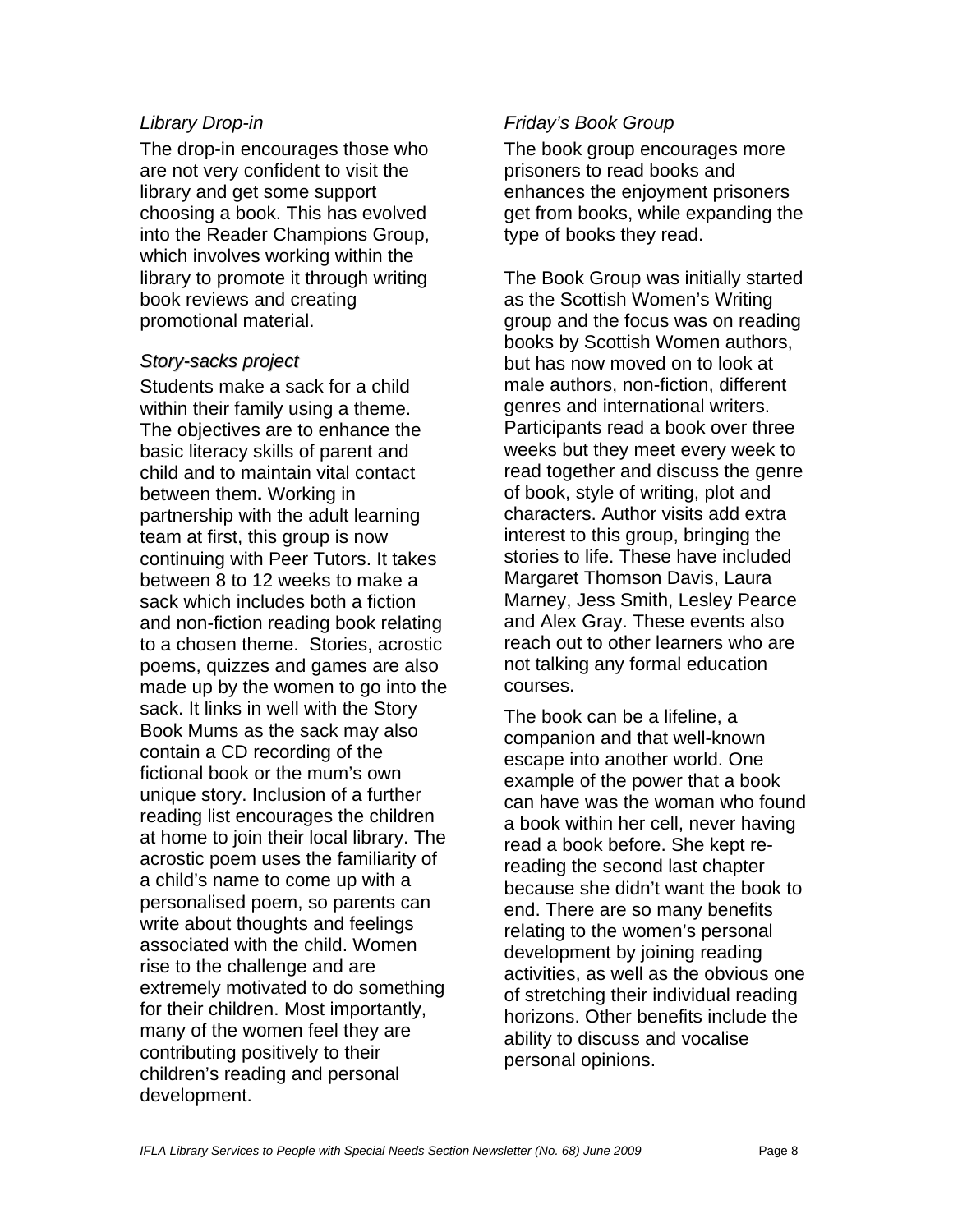## *Diary Corner*

A new group was created from a discussion at the book group about 'The Diary of a Young Girl' by Anne Frank. The learners come together to put down their thoughts in their own diary over a cup of coffee. Within a trusting environment, there is the opportunity to read some of the personal writing out loud and there is also a communal diary that the women can comment in each week. In this group they also take part in activities looking at life goals, creative writing and positive thinking. The diary session promotes personal development by providing the opportunity to put down individual thoughts and feelings within a safe environment. It also promotes skills in reflection and goal setting.

### *Movie Discussion Group*

This is an evening activity where learners explore different genre of films such as horror, romantic comedies, westerns and animation. One film is shown over two sessions with plenty of chance to discuss plot, characters and film technique. There is also ample opportunity to discuss range of issues and themes covered by different films. Again this is Cotutored by Reader-in-Residence and a Carnegie Lecturer, so partnership working is vital. Emphasis is put on those films that have been adapted from a book or short story like It's A Wonderful Life, Mildred Pierce, Open Range and Bride And Prejudice.

### *Exploring Poetry*

Many of the girls write poetry but have never read it or heard it spoken aloud. As a group, many different writers and genres are looked at.

The objectives of this group are to read works of published poets to help with writing poems. The girls form opinions and share them in the group.

### *Quick Reads Book Group*

There are many in the prison who are intimidated by or do not have the patience or concentration to read larger books. Some of the girls have now finished their first ever book. This group is not only restricted to reading books, but newspapers and plays as well. Ability to read is not necessary although it was found that the girls were reading in everyday life and never realised that they could read. A Graphic Novel Group is planned to encourage more Young Offenders.

### *Conclusion*

Initial evaluation carried out by the Paul Hamlyn Foundation has been positive and the project has been quoted as 'the best example of the Free from Words projects'. Good partnership working was cited as the main reason for this success. The project is now also running in Polmont Young Offenders and Perth Prison and there are plans to produce a booklet, which will be made up of all the different projects in the three establishments. This would be useful for Community Libraries as well as prison establishments. All Readers are working on pre-release information to be given out to prisoners so that they can join their own community libraries on release.

Challenges are that the three prisons are all completely different and what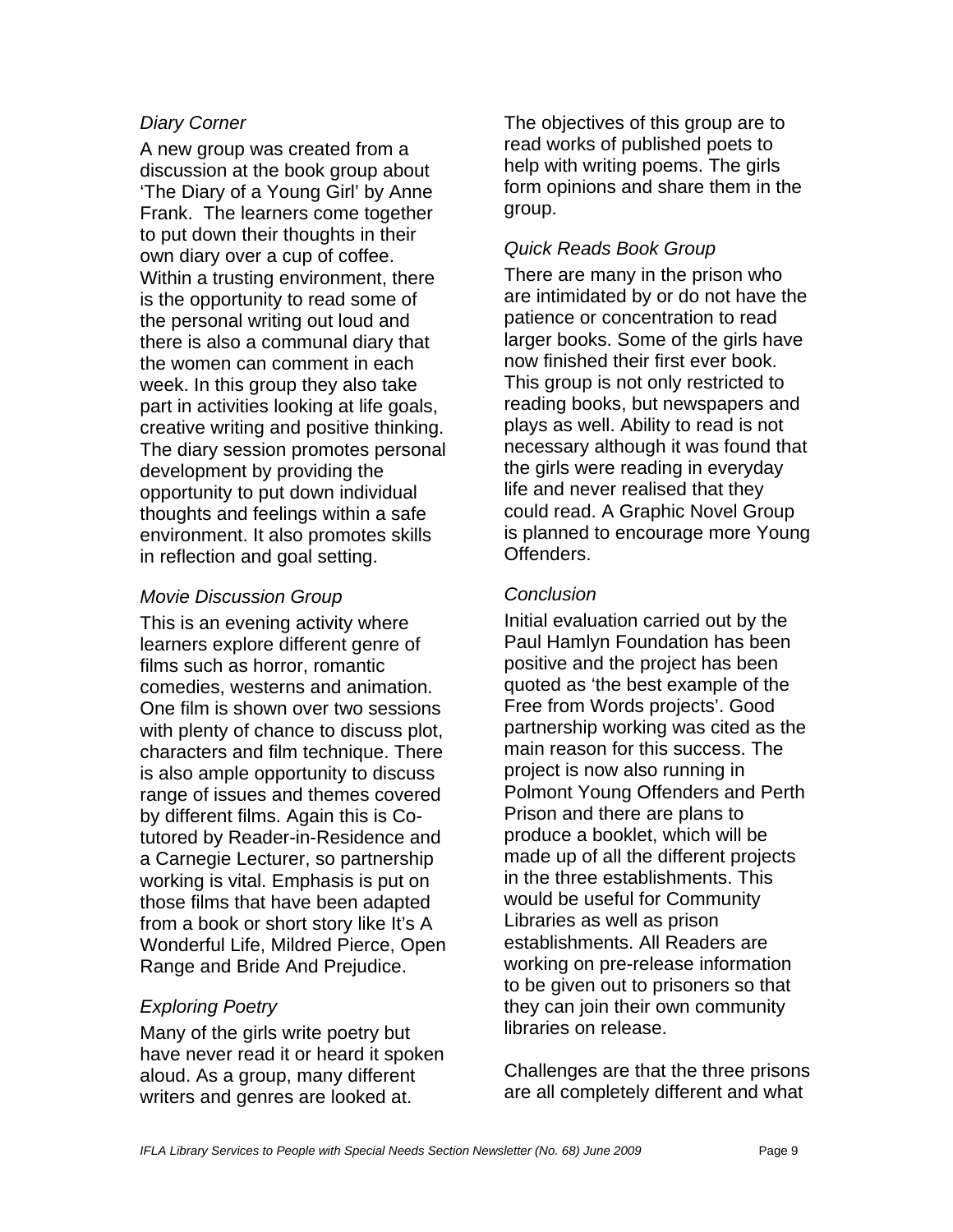works in one place may not work somewhere else.

Our hope for the future is that it can be seen as beneficial to the learning process, so much so that it will be embedded into the contracts of the education providers when the new prison education contracts are drawn up.

oooOooo

### **New LSN SC Member**



Welcome to Elke Greifeneder!

Elke has recently joined the Standing Committee of Library services to People with Special Needs Section. She is currently a lecturer at the Berlin School at Humboldt-Universität, Berlin. Elke is currently working on a PhD degree on the subject of on online user research. She studied both Library and Information Science and French studies in Berlin and Documentation and Linguistics in Paris.

Elke's main interest is information design including accessibility and she has published a book on online help systems in OPACs. Although her main research deals with the online world, she also participated in a project called Mukowiki (http://mukowiki.de/) which established a hospital library in Potsdam. Elke's teaching covers all of these topics.

She has served as assistant editor of *Library Hi Tech* since 2006 and was part of the organizing team of the 2008 Dublin Core Conference in Berlin. She is a member of the two German librarian associations - BIB and VDB - and is member of the 2010 program committee for the iSchool conference. She looks forward to participating in the IFLA section 9.

### oooOooo

### **News**

# **AccessApps**

AccessApps is an initiative supported by the UK JISC Regional Support Centres (RSC) and JISC TechDis. It consists of over 60 open source and freeware Windows applications, running from a USB stick. AccessApps provides a range of solutions to support writing, reading and planning as well as sensory, cognitive and physical difficulties. For further information, see: [http://www.rsc-ne](http://www.rsc-ne-scotland.ac.uk/eduapps/accessapps.php)[scotland.ac.uk/eduapps/accessapps.](http://www.rsc-ne-scotland.ac.uk/eduapps/accessapps.php) [php](http://www.rsc-ne-scotland.ac.uk/eduapps/accessapps.php)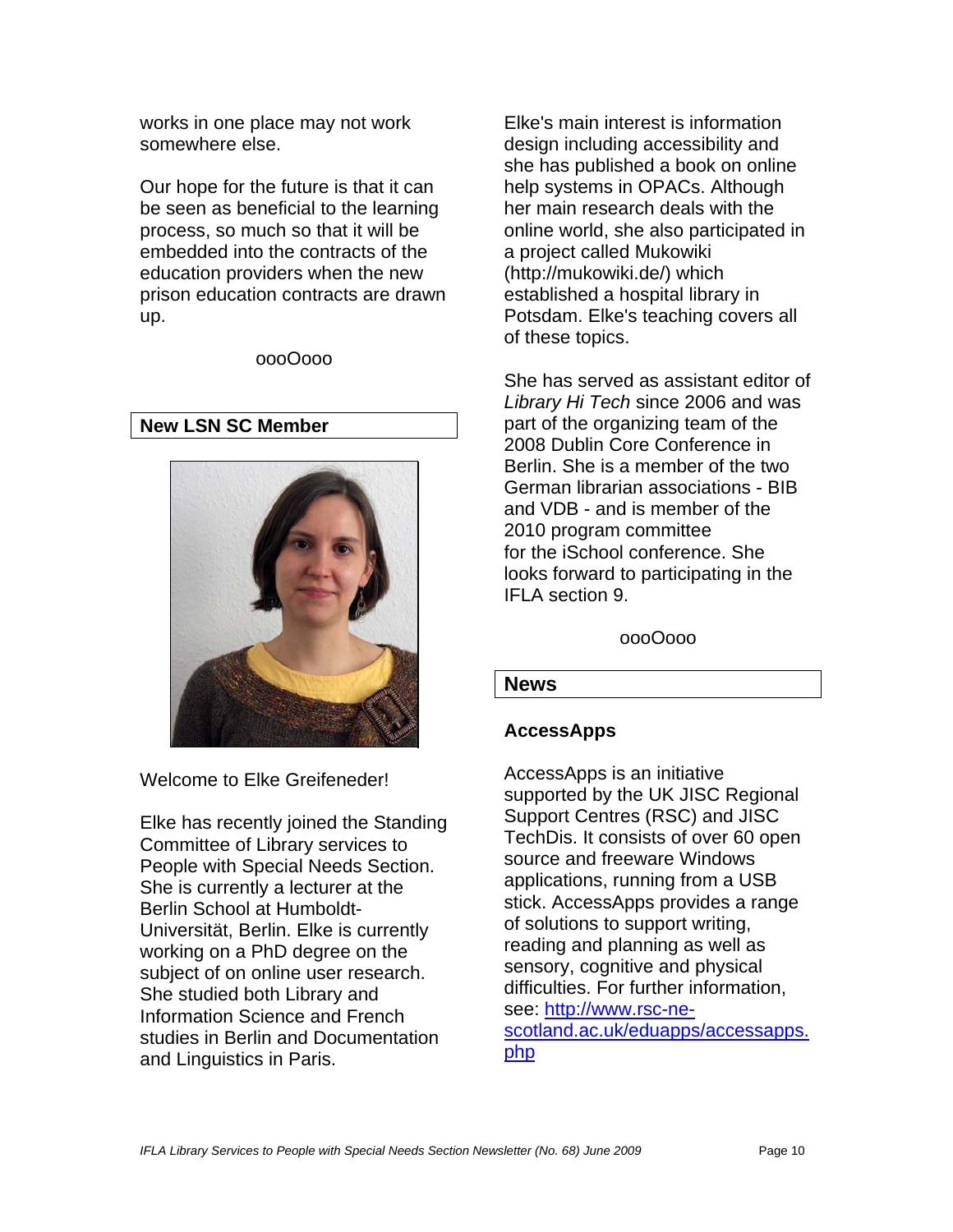# **LSN Standing Committee 2009**

#### **Chair and Treasurer**

Tone Eli Moseid Norwegian Archive, Library and Museum Authority Box 8145 Dep., N-0033 Oslo **Norway** [Tone.Moseid@abm-utvikling.no](mailto:Tone.Moseid@abm-utvikling.no)

#### **Secretary**

Helle Arendrup Mortensen Lyngby-Taarbaek Kommunes Biblioteker Lyngby Hovedgade 28 2800 Kgs Lyngby, Denmark [hmo@ltk.dk](mailto:hmo@ltk.dk)

### **Newsletter Editor/Information Officer**

Margaret E.S. Forrest HSS Liaison, Edinburgh University Library, George Square, Edinburgh, EH8 9LJ. Scotland. UK [margaret.forrest@ed.ac.uk](mailto:margaret.forrest@ed.ac.uk)

#### **Members**

Maria Angela Barlotti Provincia de Ravenna, Servizio Biblioteche Garatoni, 6 48100 Ravenna, Italy [abarlotti@mail.provincia.ra.it](mailto:abarlotti@mail.provincia.ra.it)

Corinne de Munain, Ministère de la Culture et de la Communication 182 Rue St. Honoré 75033 Paris Cedex 1, France [Corinne.de-munain@culture.gouv.fr](mailto:Corinne.de-murain@culture.gouv.fr) Ramatoulaye Fofana- Sevestre Bibliothèque Publique d'Information 25, rue de Renard 75197 Paris Cedex 04 France [fofana@bpi.fr](mailto:fofana@bpi.fr)

Dunja Marija Gabriel CLA, National and University Library Hrvatske Bratske Zajednice 4 10 000 Zagreb **Croatia** [dgabriel@nsk.hr](mailto:dgabriel@nsk.hr)

Elke Greifeneder\* Institut für Bibliotheks- und Informationswissenschaft Humboldt-Universität zu Berlin [greifeneder@ibi.hu-berlin.de](mailto:greifeneder@ibi.hu-berlin.de)

Claudie Guerin Hopitaux de Paris 10 rue des Fosses St. Marcel 75005 Paris, France claudie.guerin@dfc.aphp.fr

Yu Kikuchi Japan Hospital Patients' Library **Association** 2227-1 Okura, Machida-shi 195-0062 Tokyo, Japan [libraryp@mse.biglobe.ne.jp](mailto:libraryp@mse.biglobe.ne.jp)

Youngsook Lee\* National Library of Korea San 60-1, Banpo-dong, Secho-gu Seoul 137-702 Republic of Korea [ysooklee@nl.go.kr](mailto:ysooklee@nl.go.kr)